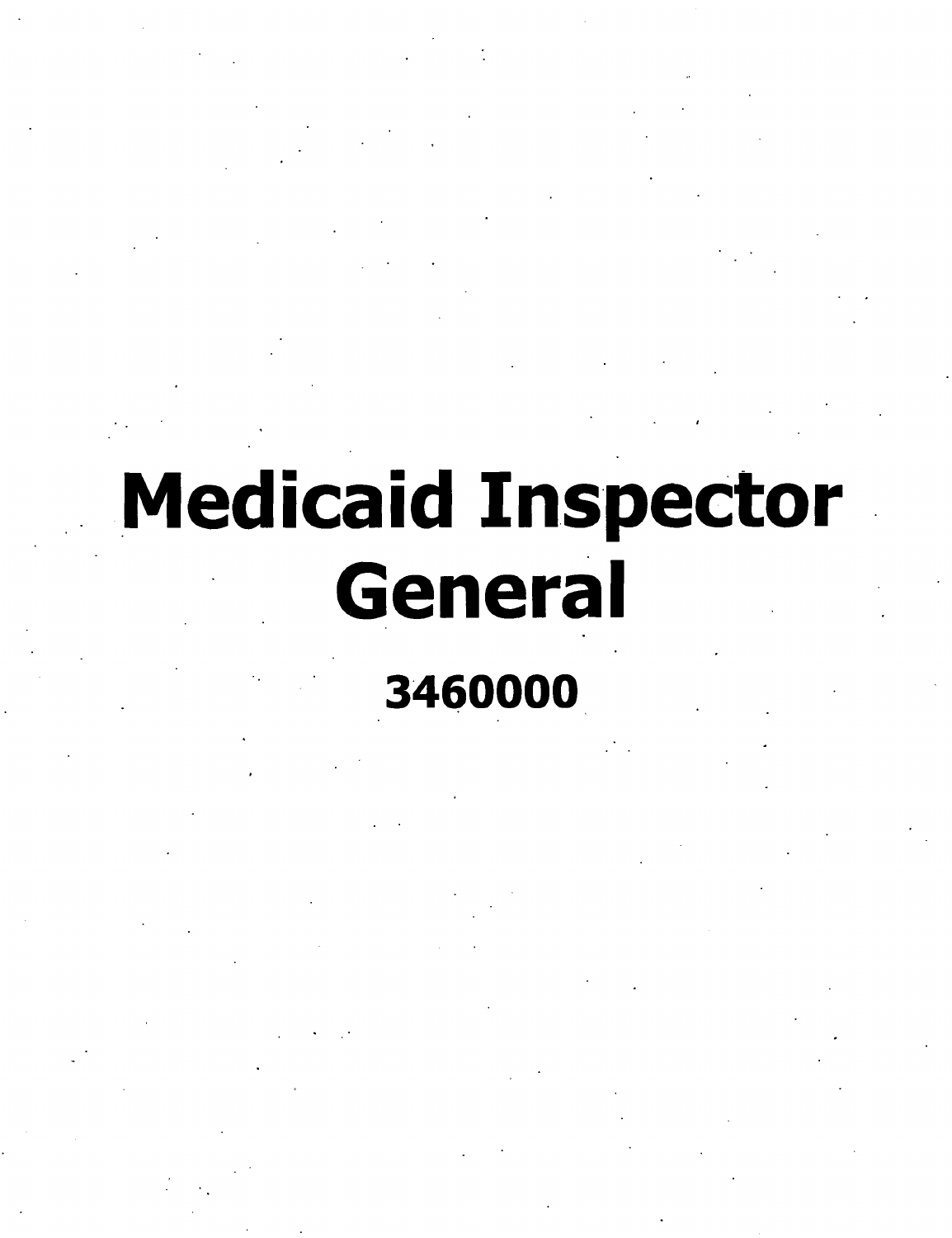**AC 3272-S (Effective 4/12)**

t,

#### FORM B

# New York State Consultant Services **Contractor's Annual Employment Report** Report Period: April 1,2019 to March 31. 2020

|                                                                                 | Contracting State Agency Name: Office of the Medicaid Inspector General |                               |                           |  |  |  |
|---------------------------------------------------------------------------------|-------------------------------------------------------------------------|-------------------------------|---------------------------|--|--|--|
| Contract Number: C201302<br><b>Agency Business Unit: MIG01</b>                  |                                                                         |                               |                           |  |  |  |
| Contract Term: 08/30/2018 to 08/29/2019<br>Agency Department ID: 3460000        |                                                                         |                               |                           |  |  |  |
| Contractor Name: TruView BSI, LLC                                               |                                                                         |                               |                           |  |  |  |
| Contractor Address: 25 Newbridge Road, Hicksville, NY 11801                     |                                                                         |                               |                           |  |  |  |
| Description of Services Being Provided: Medicaid Fraud Detection/Investigation. |                                                                         |                               |                           |  |  |  |
|                                                                                 |                                                                         |                               |                           |  |  |  |
|                                                                                 |                                                                         |                               |                           |  |  |  |
| Scope of Contract (Choose one that best fits):                                  |                                                                         |                               |                           |  |  |  |
| $\Box$ Evaluation<br>$\Box$ Analysis                                            | $\Box$ Research                                                         | Training                      |                           |  |  |  |
| Data Processing<br>□ Computer Programming                                       |                                                                         | Other IT consulting           |                           |  |  |  |
| <b>Architect Services</b><br>Engineering                                        | Surveying<br>Ιł                                                         | <b>Environmental Services</b> |                           |  |  |  |
| <b>Health Services</b><br>Mental Health Services                                |                                                                         |                               |                           |  |  |  |
| Accounting<br>Auditing                                                          | $\Box$ Paralegal<br>Legal                                               | $\boxtimes$ Other Consulting  |                           |  |  |  |
|                                                                                 | Number of                                                               | Number of                     | <b>Amount Payable</b>     |  |  |  |
| <b>Employment Category</b>                                                      | <b>Employees</b>                                                        | <b>Hours Worked</b>           | <b>Under the Contract</b> |  |  |  |
| <b>Private Detectives and Investigators</b><br>33-9021.00                       | 1.00 <sub>1</sub>                                                       | 816.00                        | \$30,098.00               |  |  |  |
|                                                                                 |                                                                         |                               |                           |  |  |  |
|                                                                                 |                                                                         |                               |                           |  |  |  |
|                                                                                 |                                                                         |                               |                           |  |  |  |
|                                                                                 |                                                                         |                               |                           |  |  |  |
|                                                                                 |                                                                         |                               |                           |  |  |  |
|                                                                                 |                                                                         |                               |                           |  |  |  |
|                                                                                 |                                                                         |                               |                           |  |  |  |
|                                                                                 |                                                                         |                               |                           |  |  |  |
|                                                                                 |                                                                         |                               |                           |  |  |  |
|                                                                                 |                                                                         |                               |                           |  |  |  |
|                                                                                 |                                                                         |                               |                           |  |  |  |
|                                                                                 |                                                                         |                               |                           |  |  |  |
|                                                                                 |                                                                         |                               |                           |  |  |  |
| <b>Total this Page</b>                                                          | 1.00                                                                    | 816.00                        | \$30,098.92               |  |  |  |

Name of person who prepared this report; Jacqueline Petrow

Title; Manager - HR & Finance Systems

Preparer's Signature:

Date Prepared: 05/12/2020

(Use additional pages, if necessary) example and the contract of the page of the Page of

Phone#: 516-289-0277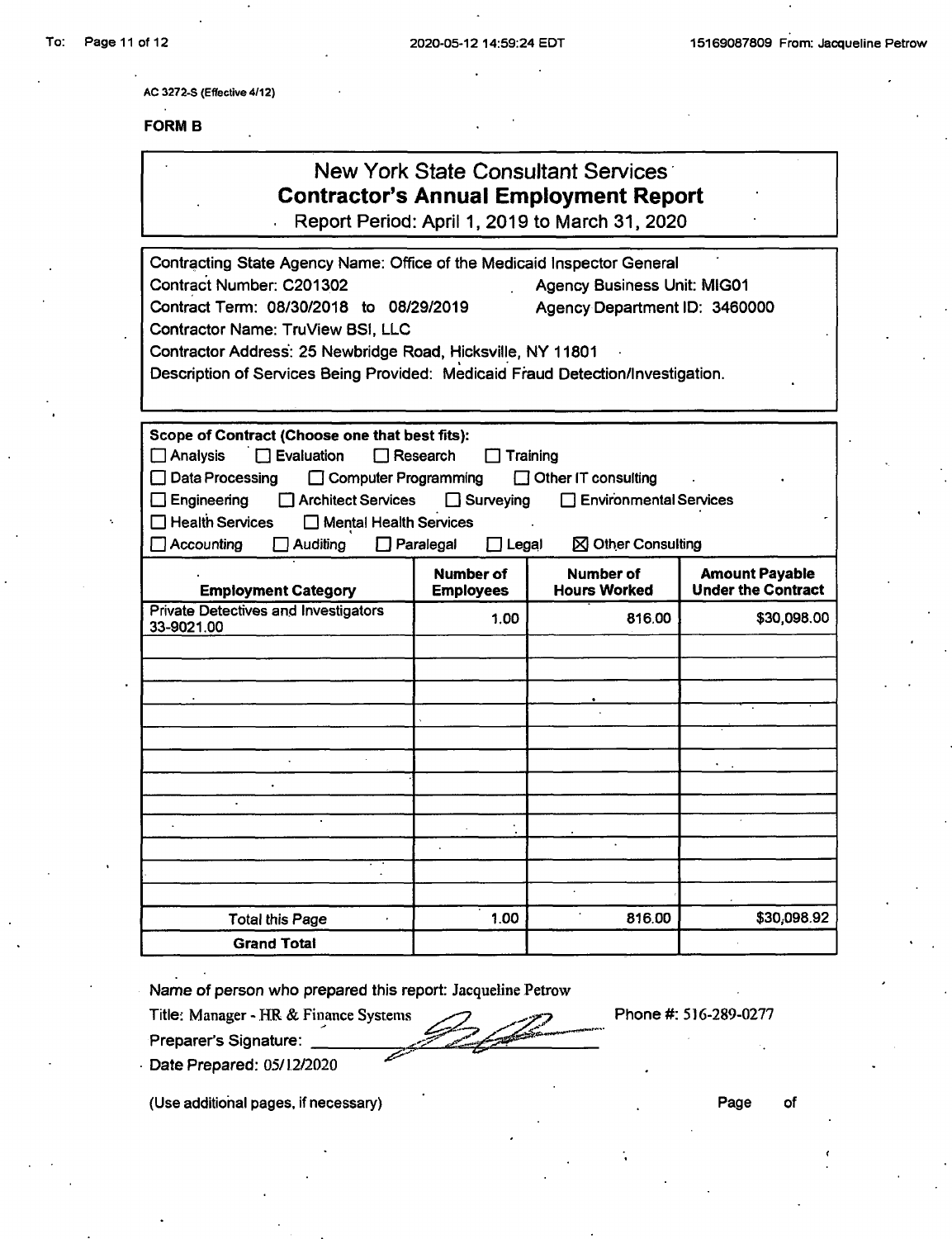#### **FORM B**

| <b>New York State Consultant Services</b> |  |  |
|-------------------------------------------|--|--|
| Contractor's Annual Employment Report     |  |  |

Report Period: April 1,2019 to March 31,2020

| Contracting State Agency Name: Office of the Medicaid Inspector General<br><b>Contract Number: C201401</b><br><b>Agency Business Unit: MIG01</b><br>Contract Term: 03/15/2014 to 03/14/2021<br>Agency Department ID: 3460000<br><b>Contractor Name: Karl Heiner Statistical Consulting, Ltd</b><br>Contractor Address: 1739 Athol Road, Schenectady, NY 12308<br>Description of Services Being Provided: statistical consulting       |      |        |             |  |  |
|---------------------------------------------------------------------------------------------------------------------------------------------------------------------------------------------------------------------------------------------------------------------------------------------------------------------------------------------------------------------------------------------------------------------------------------|------|--------|-------------|--|--|
| Scope of Contract (Choose one that best fits):<br>$\boxtimes$ Analysis<br>$\Box$ Evaluation<br>Research<br>Training<br>Data Processing<br>□ Computer Programming<br>Other IT consulting<br>Engineering<br><b>Architect Services</b><br>$\Box$ Surveying<br><b>Environmental Services</b><br><b>Health Services</b><br>Mental Health Services<br><b>Accounting</b><br>$\Box$ Legal<br>Auditing<br>Paralegal<br><b>Other Consulting</b> |      |        |             |  |  |
| <b>Number of</b><br><b>Number of</b><br><b>Amount Payable</b><br><b>Hours Worked</b><br><b>Under the Contract</b><br><b>Employment Category</b><br><b>Employees</b>                                                                                                                                                                                                                                                                   |      |        |             |  |  |
| <b>Statistician</b>                                                                                                                                                                                                                                                                                                                                                                                                                   | 1.00 | 151.25 | \$30,250.00 |  |  |
|                                                                                                                                                                                                                                                                                                                                                                                                                                       | 0.00 | 0.00   | \$0.00      |  |  |
|                                                                                                                                                                                                                                                                                                                                                                                                                                       | 0.00 | 0.00   | \$0.00      |  |  |
|                                                                                                                                                                                                                                                                                                                                                                                                                                       | 0.00 | 0.00   | \$0.00      |  |  |
|                                                                                                                                                                                                                                                                                                                                                                                                                                       | 0.00 | 0.00   | \$0.00      |  |  |
|                                                                                                                                                                                                                                                                                                                                                                                                                                       | 0.00 | 0.00   | \$0.00      |  |  |
|                                                                                                                                                                                                                                                                                                                                                                                                                                       | 0.00 | 0.00   | \$0.00      |  |  |
|                                                                                                                                                                                                                                                                                                                                                                                                                                       | 0.00 | 0.00   | \$0.00      |  |  |
|                                                                                                                                                                                                                                                                                                                                                                                                                                       | 0.00 | 0.00   | \$0.00      |  |  |
|                                                                                                                                                                                                                                                                                                                                                                                                                                       | 0.00 | 0.00   | \$0.00      |  |  |
|                                                                                                                                                                                                                                                                                                                                                                                                                                       | 0.00 | 0.00   | \$0.00      |  |  |
|                                                                                                                                                                                                                                                                                                                                                                                                                                       | 0.00 | 0.00   | \$0.00      |  |  |
|                                                                                                                                                                                                                                                                                                                                                                                                                                       | 0.00 | 0.00   | \$0.00      |  |  |
| <b>Total this Page</b>                                                                                                                                                                                                                                                                                                                                                                                                                | 1.00 | 151.25 | \$30,250.00 |  |  |
| <b>Grand Total</b>                                                                                                                                                                                                                                                                                                                                                                                                                    | 1.00 | 151    | \$30,250.00 |  |  |

**Name of person who prepared this report: Karl Heiner**

**Title: President**  $\overline{c}$ **Preparer's Signature: Date Prepared:**  $57/72$ 

**Phone #: 518-374-3689**

**(Use additional pages, if necessary) Page <sup>1</sup> of <sup>1</sup>**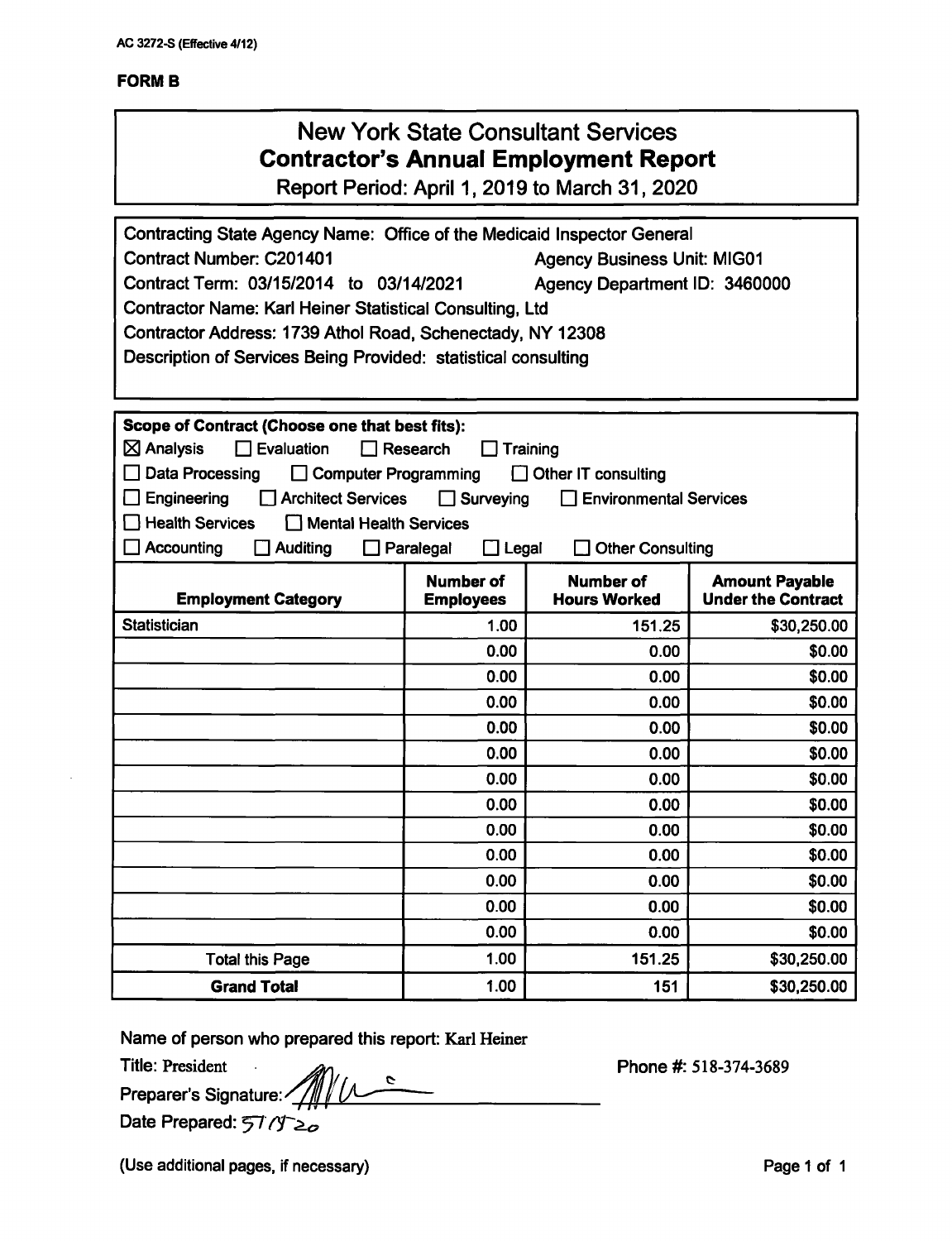#### **FORM B**

# New York State Consultant Services **Contractor's Annual Employment Report**

Report Period: April 1, 2019 to March 31, 2020

| Contracting State Agency Name: Office of Medicaid Inspector General<br>Contract Number: PH65780<br><b>Agency Business Unit: MIG01</b><br>Contract Term: 10/1/18 to 6/30/19<br>Agency Department ID: 3460000<br>Contractor Name: MVP Consulting Plus, Inc.<br>Contractor Address: 435 New Karner Road Albany, NY 12205<br>Description of Services Being Provided: IT Consulting (Various)                                                |       |          |              |  |  |
|-----------------------------------------------------------------------------------------------------------------------------------------------------------------------------------------------------------------------------------------------------------------------------------------------------------------------------------------------------------------------------------------------------------------------------------------|-------|----------|--------------|--|--|
| Scope of Contract (Choose one that best fits):<br>$\sqcap$ Evaluation<br>Research<br>Analysis<br>Training<br>Data Processing<br>□ Computer Programming<br>$\boxtimes$ Other IT consulting<br>Engineering<br><b>Architect Services</b><br>$\Box$ Surveying<br><b>Environmental Services</b><br><b>Health Services</b><br>Mental Health Services<br>$\Box$ Legal<br>Accounting<br>Auditing<br>$\Box$ Paralegal<br><b>Other Consulting</b> |       |          |              |  |  |
| <b>Number of</b><br>Number of<br><b>Amount Payable</b><br><b>Hours Worked</b><br><b>Under the Contract</b><br><b>Employment Category</b><br><b>Employees</b>                                                                                                                                                                                                                                                                            |       |          |              |  |  |
| 15-1131.00<br>1.00                                                                                                                                                                                                                                                                                                                                                                                                                      |       | 517.00   | \$38,738.81  |  |  |
|                                                                                                                                                                                                                                                                                                                                                                                                                                         | 1.00  | 18.00    | \$1,348.74   |  |  |
|                                                                                                                                                                                                                                                                                                                                                                                                                                         | 1.00  |          | \$31,770.32  |  |  |
|                                                                                                                                                                                                                                                                                                                                                                                                                                         | 1.00  | 494.50   | \$37,052.89  |  |  |
|                                                                                                                                                                                                                                                                                                                                                                                                                                         | 1.00  | 16.00    | \$1,198.88   |  |  |
|                                                                                                                                                                                                                                                                                                                                                                                                                                         | 1.00  | 489.00   | \$36,640.77  |  |  |
|                                                                                                                                                                                                                                                                                                                                                                                                                                         | 1.00  | 509.00   | \$38,139.37  |  |  |
|                                                                                                                                                                                                                                                                                                                                                                                                                                         | 1.00  |          | \$2,997.20   |  |  |
|                                                                                                                                                                                                                                                                                                                                                                                                                                         | 1.00  | 368.00   | \$27,574.24  |  |  |
| 15-1199.09                                                                                                                                                                                                                                                                                                                                                                                                                              | 1.00  | 473.50   | \$48,188.10  |  |  |
|                                                                                                                                                                                                                                                                                                                                                                                                                                         | 0.00  | 0.00     | \$0.00       |  |  |
|                                                                                                                                                                                                                                                                                                                                                                                                                                         | 0.00  | 0.00     | \$0.00       |  |  |
|                                                                                                                                                                                                                                                                                                                                                                                                                                         | 0.00  | 0.00     | \$0.00       |  |  |
| <b>Total this Page</b>                                                                                                                                                                                                                                                                                                                                                                                                                  | 10.00 | 3,349.00 | \$263,649.32 |  |  |
| <b>Grand Total</b>                                                                                                                                                                                                                                                                                                                                                                                                                      | 10.00 | 3,349.00 | \$263,649.32 |  |  |

Name of person who prepared this report; Ilakumari Patel Title; CEO/CFO

Phone #; 518-218-1700

Preparer's Signature:  $IN$  *ater* Date Prepared; 5/7/20

(Use additional pages, if necessary) example 2 and 2 and 2 and 2 and 2 and 2 and 2 and 2 and 2 and 2 and 2 and 2 and 2 and 2 and 2 and 2 and 2 and 2 and 2 and 2 and 2 and 2 and 2 and 2 and 2 and 2 and 2 and 2 and 2 and 2 a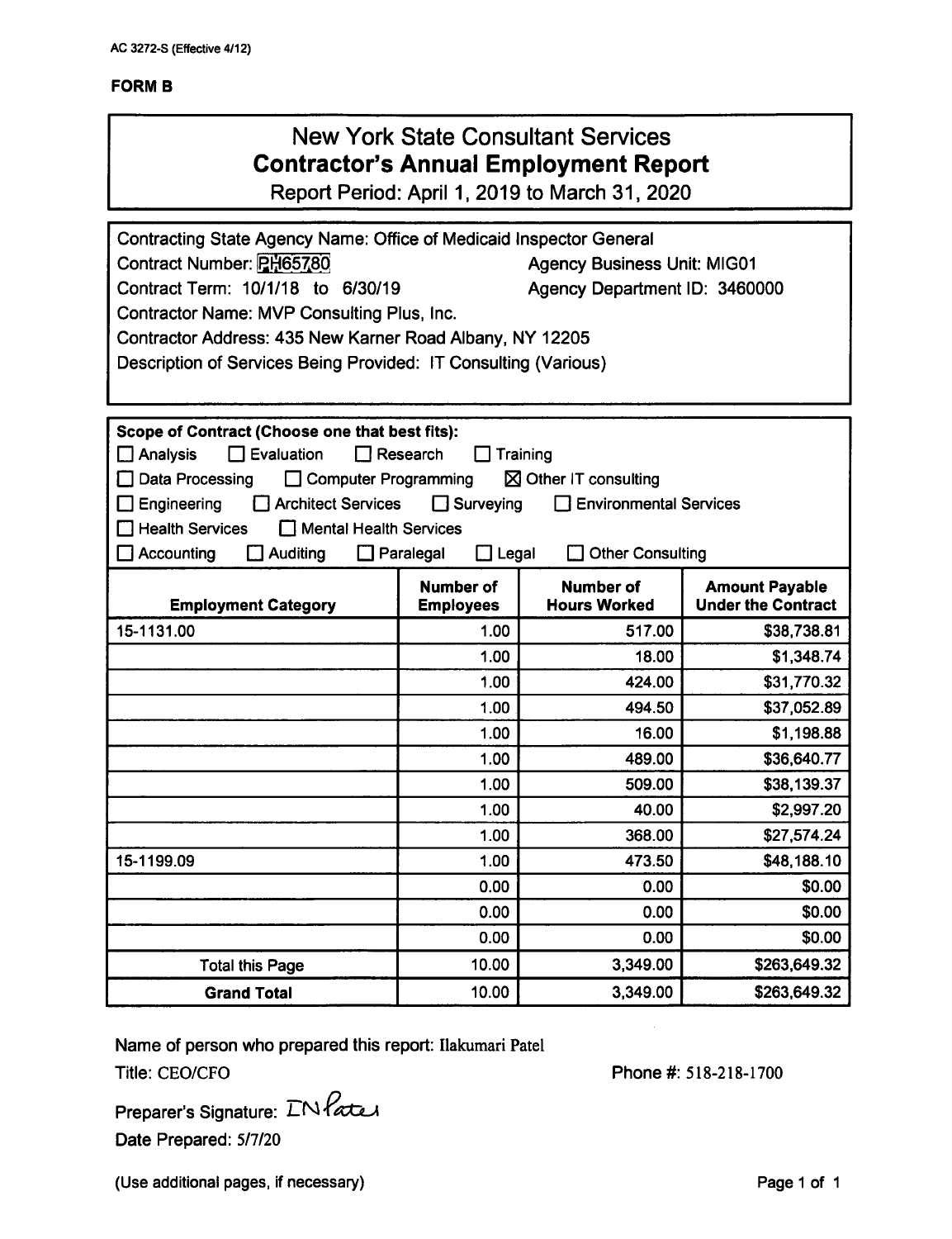**AC 3272-S (Effective 4/12)**

#### **FORMS**

| <b>New York State Consultant Services</b><br><b>Contractor's Annual Employment Report</b><br>Report Period: April 1, 2019 to March 31, 2020                                                                                                                                                                                                                                                                                                         |                                      |                                                                     |                                                    |  |  |  |
|-----------------------------------------------------------------------------------------------------------------------------------------------------------------------------------------------------------------------------------------------------------------------------------------------------------------------------------------------------------------------------------------------------------------------------------------------------|--------------------------------------|---------------------------------------------------------------------|----------------------------------------------------|--|--|--|
| Contracting State Agency Name: Office of the Medicaid Inspector General<br>Contract Number: PH 65782<br>Contract Term: 11/01/2012 to 06/30/2019<br>Contractor Name: PSI International Inc.<br>Contractor Address: 11200 Waples Mill Rd, Suite 200 Fairfax, VA 22030<br>Description of Services Being Provided: IT Services                                                                                                                          |                                      | <b>Agency Business Unit: MIG01</b><br>Agency Department ID: 3460000 |                                                    |  |  |  |
| Scope of Contract (Choose one that best fits):<br>Training<br>$\Box$ Analysis<br>$\Box$ Evaluation<br>$\Box$ Research<br>Data Processing<br>□ Computer Programming<br>$\boxtimes$ Other IT consulting<br>Engineering<br>Architect Services<br>$\Box$ Surveying<br><b>Environmental Services</b><br>Health Services<br>$\Box$ Mental Health Services<br><b>Other Consulting</b><br>$\Box$ Accounting<br>Auditing<br>$\Box$ Paralegal<br>$\Box$ Legal |                                      |                                                                     |                                                    |  |  |  |
| <b>Employment Category</b>                                                                                                                                                                                                                                                                                                                                                                                                                          | <b>Number of</b><br><b>Employees</b> | <b>Number of</b><br><b>Hours Worked</b>                             | <b>Amount Payable</b><br><b>Under the Contract</b> |  |  |  |
| <b>Computer User Support Specialists</b>                                                                                                                                                                                                                                                                                                                                                                                                            | 1                                    | 1,703.50                                                            | \$138,579.73                                       |  |  |  |
|                                                                                                                                                                                                                                                                                                                                                                                                                                                     |                                      |                                                                     |                                                    |  |  |  |
|                                                                                                                                                                                                                                                                                                                                                                                                                                                     |                                      |                                                                     |                                                    |  |  |  |
|                                                                                                                                                                                                                                                                                                                                                                                                                                                     |                                      |                                                                     |                                                    |  |  |  |
|                                                                                                                                                                                                                                                                                                                                                                                                                                                     |                                      |                                                                     |                                                    |  |  |  |
|                                                                                                                                                                                                                                                                                                                                                                                                                                                     |                                      |                                                                     |                                                    |  |  |  |
|                                                                                                                                                                                                                                                                                                                                                                                                                                                     |                                      |                                                                     |                                                    |  |  |  |
| \$138,579.73<br>1,703.50<br><b>Total this Page</b><br>1                                                                                                                                                                                                                                                                                                                                                                                             |                                      |                                                                     |                                                    |  |  |  |
|                                                                                                                                                                                                                                                                                                                                                                                                                                                     |                                      |                                                                     |                                                    |  |  |  |

**Name of person who prepared this report; Jasmin Bertulfo**

 $B$ estivel)

**Title: Accountant**

**Preparer's Signature;**

**Date Prepared: 05/08/2020**

(Use additional pages, if necessary) example 2 and 2 and 2 and 2 and 2 and 2 and 2 and 2 and 2 and 2 and 2 and 2 and 2 and 2 and 2 and 2 and 2 and 2 and 2 and 2 and 2 and 2 and 2 and 2 and 2 and 2 and 2 and 2 and 2 and 2 a

**Phone** #: 703.621.5849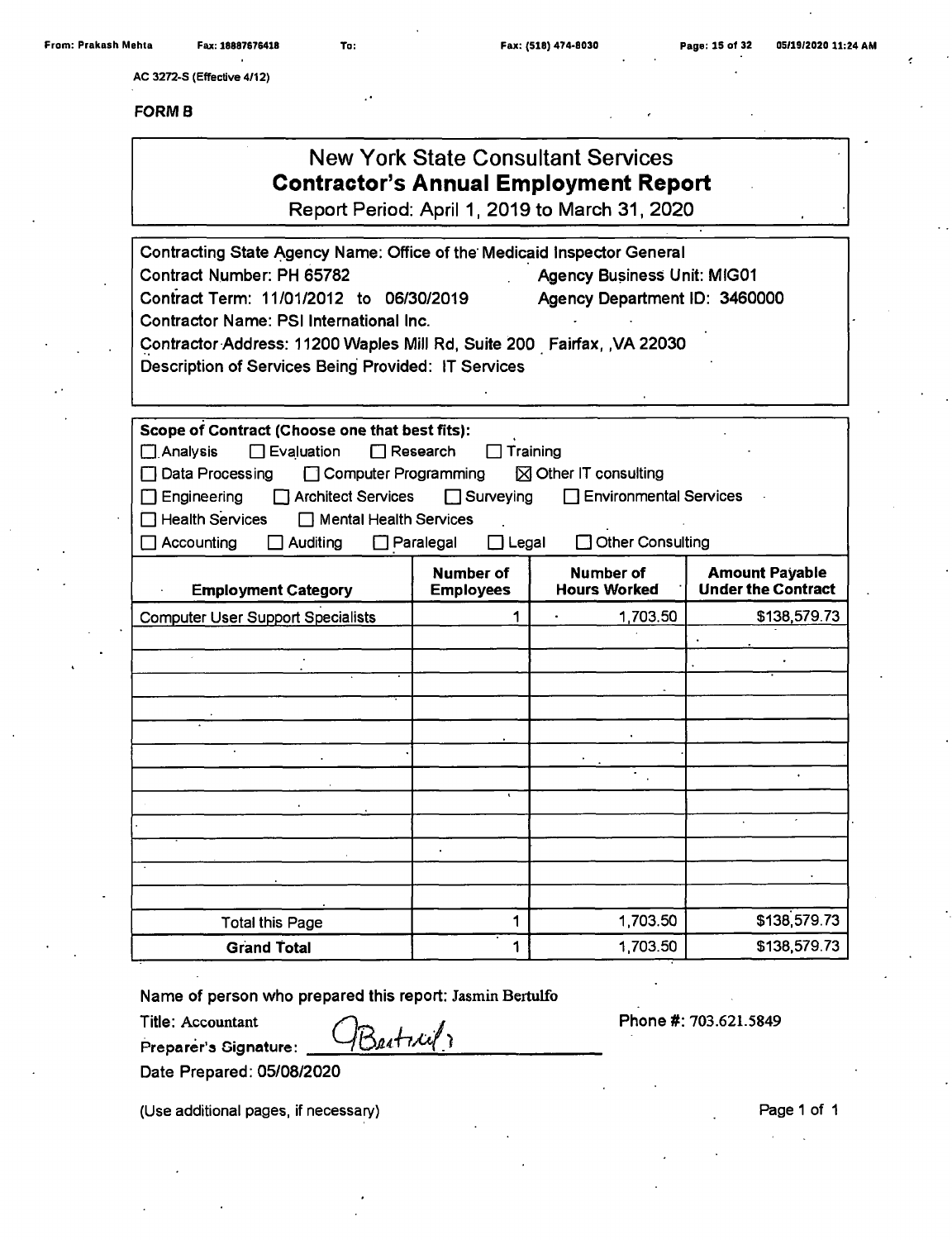**AC 3272-S (Effective 4/12)**

#### **FORMB**

| <b>New York State Consultant Services</b><br><b>Contractor's Annual Employment Report</b><br>Report Period: April 1, 2019 to March 31, 2020                                                                                                                                                                                                                                                                                                                    |                                                                                                                                       |        |    |             |  |  |
|----------------------------------------------------------------------------------------------------------------------------------------------------------------------------------------------------------------------------------------------------------------------------------------------------------------------------------------------------------------------------------------------------------------------------------------------------------------|---------------------------------------------------------------------------------------------------------------------------------------|--------|----|-------------|--|--|
| Contracting State Agency Name: Office of the Medicaid Inspector General<br>Contract Number: PH68621<br><b>Agency Business Unit: MIG01</b><br>Contract Term: 07/01/2019 to 06/30/2024<br>Agency Department ID: 3460000<br>Contractor Name: PSI International Inc.<br>Contractor Address: 11200 Waples Mill Rd, Suite 200 Fairfax, VA 22030<br>Description of Services Being Provided: IT Services                                                               |                                                                                                                                       |        |    |             |  |  |
| Scope of Contract (Choose one that best fits):<br>Analysis<br>$\Box$ Evaluation<br>$\Box$ Research<br>Training<br>Data Processing<br>$\Box$ Computer Programming<br>$\boxtimes$ Other IT consulting<br>Engineering<br><b>Architect Services</b><br>Surveying<br><b>Environmental Services</b><br>H<br><b>Health Services</b><br>$\Box$ Mental Health Services $\cdot$<br>$\Box$ Legal<br>Other Consulting<br>Accounting<br>$\Box$ Auditing<br>$\Box$ Paralegal |                                                                                                                                       |        |    |             |  |  |
| <b>Employment Category</b>                                                                                                                                                                                                                                                                                                                                                                                                                                     | <b>Number of</b><br><b>Number of</b><br><b>Amount Payable</b><br><b>Under the Contract</b><br><b>Hours Worked</b><br><b>Employees</b> |        |    |             |  |  |
| <b>Computer Programmers</b>                                                                                                                                                                                                                                                                                                                                                                                                                                    |                                                                                                                                       | 481.00 | S. | 37,489.14   |  |  |
|                                                                                                                                                                                                                                                                                                                                                                                                                                                                |                                                                                                                                       |        | S. |             |  |  |
| 42,165.36<br>482.00<br><b>Database Architects</b>                                                                                                                                                                                                                                                                                                                                                                                                              |                                                                                                                                       |        |    |             |  |  |
| <b>Total this Page</b>                                                                                                                                                                                                                                                                                                                                                                                                                                         | $\overline{\mathbf{c}}$                                                                                                               | 963.00 |    | \$79,654.50 |  |  |
| <b>Grand Total</b>                                                                                                                                                                                                                                                                                                                                                                                                                                             | 2                                                                                                                                     | 963.00 |    | \$79,654.50 |  |  |

**Name of person who prepared this report: Jasmin Bertulfo**

Bertu

**Title: Accountant**

**Phone** #: 703.621.5849

**Preparer's Signature:** \_\_\_\_

**Date Prepared: 05/08/2020**

(Use additional pages, if necessary) example the contract of the Page 1 of 1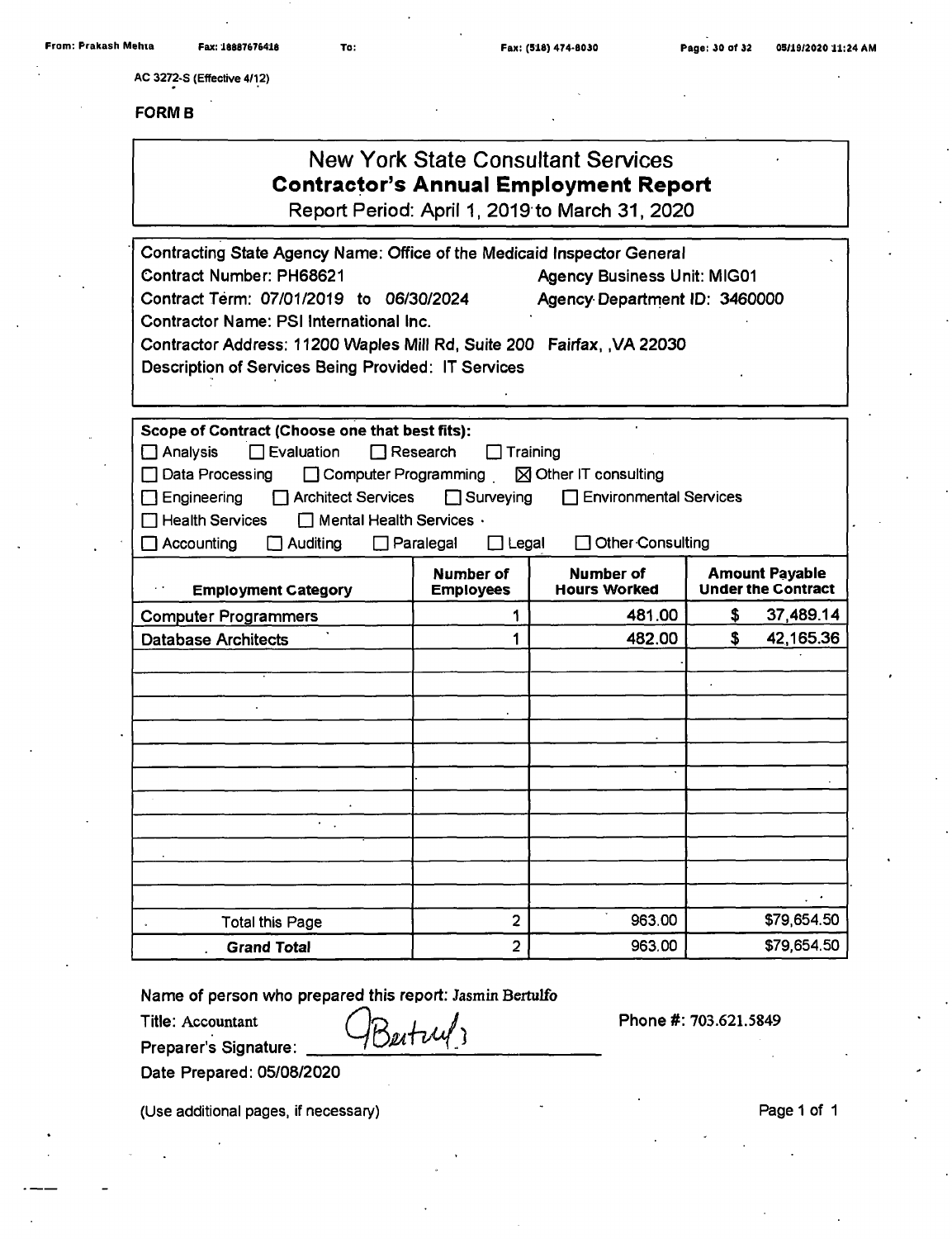## **FORM B**

| <b>New York State Consultant Services</b><br><b>Contractor's Annual Employment Report</b><br>Report Period: April 1, 2019 to March 31, 2020                                                                                                                                                                                                                                                                                                                         |      |        |             |  |  |
|---------------------------------------------------------------------------------------------------------------------------------------------------------------------------------------------------------------------------------------------------------------------------------------------------------------------------------------------------------------------------------------------------------------------------------------------------------------------|------|--------|-------------|--|--|
| Contracting State Agency Name: Office of the Medicaid Inspector General<br><b>Contract Number: PH68631</b><br><b>Agency Business Unit: OMIG</b><br>Agency Department ID: 3460000<br>Contract Term: 7/1/2019 to 6/30/2024<br>Contractor Name: Trigyn Technologies, Inc.<br>Contractor Address: 100 Metroplex Drive, Suite 101, Edison, NJ 08817<br>Description of Services Being Provided: Hourly Based Information Technology Services                              |      |        |             |  |  |
| Scope of Contract (Choose one that best fits):<br>$\Box$ Analysis<br>$\Box$ Evaluation<br>$\Box$ Research<br>Training<br>□ Computer Programming<br>$\boxtimes$ Other IT consulting<br>□ Data Processing<br>$\square$ Engineering<br>□ Architect Services<br>$\Box$ Surveying<br><b>Environmental Services</b><br>$\Box$ Health Services<br>Mental Health Services<br>$\Box$ Accounting<br>Auditing<br>$\Box$ Legal<br>Other Consulting<br>Paralegal<br>$\mathsf{L}$ |      |        |             |  |  |
| <b>Number of</b><br><b>Number of</b><br><b>Amount Payable</b><br><b>Under the Contract</b><br><b>Employees</b><br><b>Hours Worked</b><br><b>Employment Category</b>                                                                                                                                                                                                                                                                                                 |      |        |             |  |  |
| <b>Software Architect - Expert</b>                                                                                                                                                                                                                                                                                                                                                                                                                                  | 1.00 | 456.00 | \$36,101.52 |  |  |
|                                                                                                                                                                                                                                                                                                                                                                                                                                                                     | 0.00 | 0.00   | \$0.00      |  |  |
|                                                                                                                                                                                                                                                                                                                                                                                                                                                                     | 0.00 | 0.00   | \$0.00      |  |  |
|                                                                                                                                                                                                                                                                                                                                                                                                                                                                     | 0.00 | 0.00   | \$0.00      |  |  |
|                                                                                                                                                                                                                                                                                                                                                                                                                                                                     | 0.00 | 0.00   | \$0.00      |  |  |
|                                                                                                                                                                                                                                                                                                                                                                                                                                                                     | 0.00 | 0.00   | \$0.00      |  |  |
|                                                                                                                                                                                                                                                                                                                                                                                                                                                                     | 0.00 | 0.00   | \$0.00      |  |  |
|                                                                                                                                                                                                                                                                                                                                                                                                                                                                     | 0.00 | 0.00   | \$0.00      |  |  |
|                                                                                                                                                                                                                                                                                                                                                                                                                                                                     | 0.00 | 0.00   | \$0.00      |  |  |
|                                                                                                                                                                                                                                                                                                                                                                                                                                                                     | 0.00 | 0.00   | \$0.00      |  |  |
|                                                                                                                                                                                                                                                                                                                                                                                                                                                                     | 0.00 | 0.00   | \$0.00      |  |  |
|                                                                                                                                                                                                                                                                                                                                                                                                                                                                     | 0.00 | 0.00   | \$0.00      |  |  |
|                                                                                                                                                                                                                                                                                                                                                                                                                                                                     | 0.00 | 0.00   | \$0.00      |  |  |
| <b>Total this Page</b>                                                                                                                                                                                                                                                                                                                                                                                                                                              | 1.00 | 456.00 | \$36,101.52 |  |  |
| 1.00<br>456.00<br>\$36,101.52<br><b>Grand Total</b>                                                                                                                                                                                                                                                                                                                                                                                                                 |      |        |             |  |  |

**Name of person who prepared this report:** Thomas Gordon

Title: Sr. Vice President **Preparer's Signature: \_**

Le -

**Date Prepared:** 5/6/2020

(Use additional pages, if necessary) example 2 and 2 and 2 and 2 and 2 and 2 and 2 and 2 and 2 and 2 and 2 and 2 and 2 and 2 and 2 and 2 and 2 and 2 and 2 and 2 and 2 and 2 and 2 and 2 and 2 and 2 and 2 and 2 and 2 and 2 a

Phone #: 732-777-4608